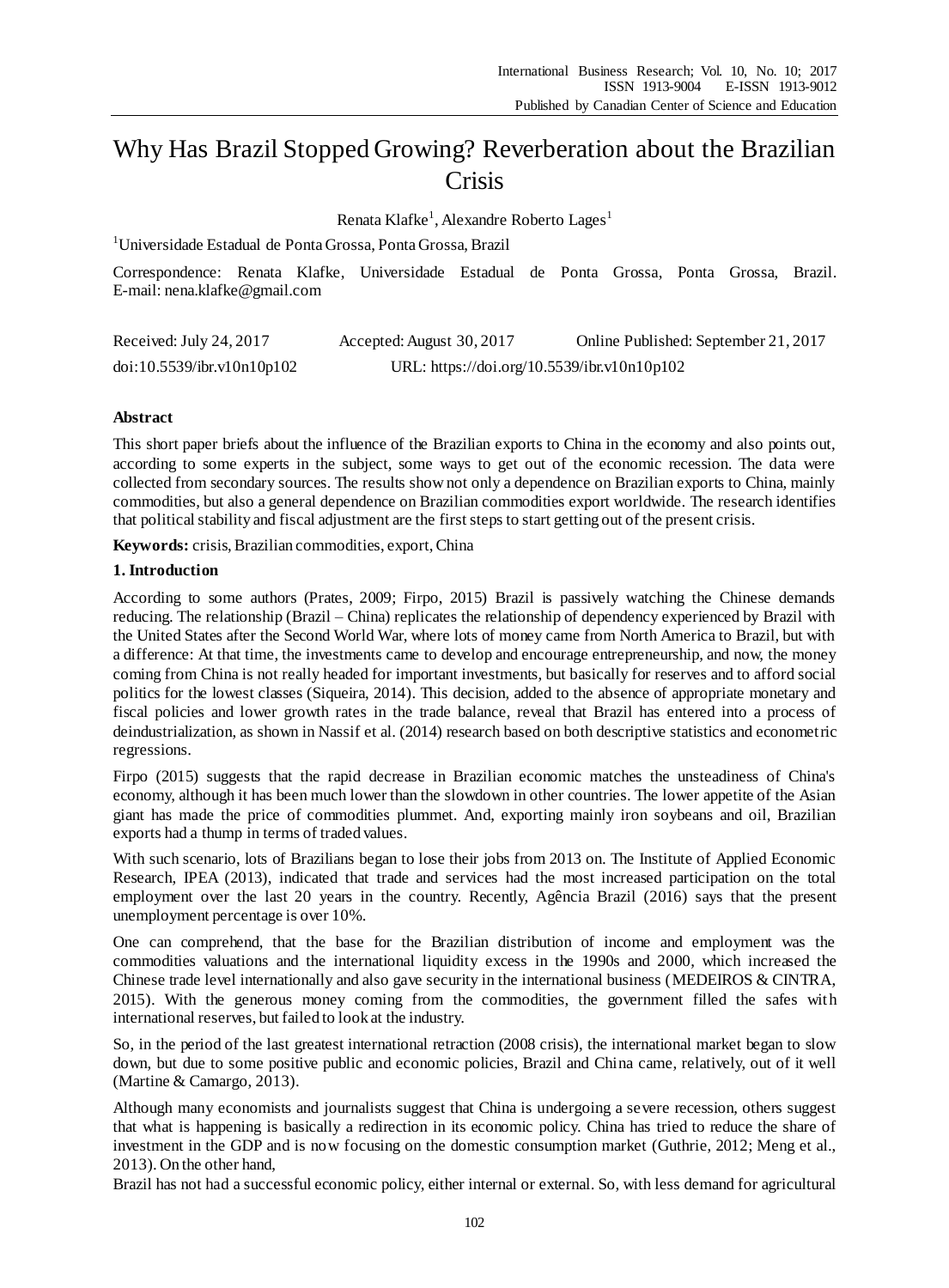products, and without a competitive industrial park, the country faced with a situation for which it was not prepared (Ueki, 2015; Carvalho et al., 2016).

So, this short paper aims to: A - Shortly expose the results of a study from Klafke at al., (2016), which reiterates the dependence of Brazil on its exports to China, and: B - Briefly identify alternatives to circumvent the current economic fatigue in Brazil. For this second purpose, academic articles were mostly searched on SCIELO Database.

#### **2. Method**

For the first part of this analysis (3.1), secondary data were obtained from Klafke et al., (2016) study, which aimed to indicate the effective occurrence of dependence economic development in Brazil from the Chinese economy. The paper analyzed the years of 2000 to 2013, which includes the end of the Liberal Government (until 2002) and the Workers' Party (PT), also called The Left Party. The following dimensions were considered: Gini Indicator, Brazilian Commodities Export to China, Brazilian Global Exports, Employed Population and the National Consumer Price Index (IPCA). For the authors´ adopted model, multiple linear regression analysis was used with conventional tests to validate the template created, such as variance, Durbin Watson, significance of the parameters (r2) and multicollinearity through the statistical software GRETL. Below is the model used to estimate the income distribution:

 $Y = \beta 0 + \beta_1 x_1 + \beta_2 x_2 + ... + \beta_p x_p + \varepsilon t$ , where T is the observed period, Y is the explained variable (the dependent), β is the intercept and parameters and  $(x_1 + x_2 + x_p...)$  are the explanatory variables (independent).

The hypothesis was that there was a strong relationship between Brazilian commodity exports to China and the Brazilian income distribution for the reference period.

For the second part of the analysis (3.2), academic articles were mostly searched on SCIELO Database from 2000 on, in order to comprehend the actual economic and political change in Brazil.

# **3. Results and Discussions**

#### *3.1 Economic Dependence of Brazil in China*

The growth and the development of the Chinese population have demanded more and more food, which was an opportunity for the Brazilian agricultural commodities (Wilkinson, 2010). Considering some economic variables, such as Employment, Inflation and Exports (independent variable), and Gini Index and GDP (dependent variable) Klafke et al, (2016) stated that the growth and development can be influenced by several variables. For their study, with a significance of 95%, their model was statistically adjusted for the purpose.

Table 1. Statistical results

|                              | 0.977939      |                                        |
|------------------------------|---------------|----------------------------------------|
| Adjusted R-squared           | 0.971321      |                                        |
| $F - Statistics (GL) (3.9)$  | $F = 159,643$ | significance: $p$ -value $\lt 0,00001$ |
| Source: Klafke et. al (2016) |               |                                        |

The results suggest (from 2000 to 2010) that the inequality of the national income began to reduce with Chinese growth, as mentioned before: more Chinese needing to eat, more demand for food; however, inequality decreased due to two main factors: Brazilian commodity exports to China and labor expansion. These factors explain 97% of the reduction of the Gini Index of Brazil. So, the exports to China were relevant to the development of the country. But, from the moment these recent changes occurred in China's economic structure, as well as the recent corruption scandals in the Brazilian politician and social programs (frauds), several indicators slowed down, and some got even worst, like the interest rate and unemployment rate (Medeiros & Cintra, 2015).

In addition, some other studies alerted about Brazil's economic dependence on China (Ferchen et. al,2013). These authors were not only concerned about the potential adverse effects of Chinese demand for raw materials, but also about the economic policies and incentives directed to the domestic production. Any downturn in the Chinese demand (imports) would have negative implications beyond the marginal effect on the Brazilian GDP growth (Ferchen et. al,2013).

The bad scenario can be expressed by numbers. According to Anderson (2016), between 2005 and 2011, Brazil's trade increased more than a third, as demand for raw materials from China and other parts of the world increased the value of its main exports. Then, by the end of 2011, the economy slowed down from a mediocre growth of 2.72% in 2011 to a mere 1% in 2012. In addition, the inflation was already exceeding 6% in April 2013.

In this sense, it is decisive to reorient the directions, with greater popular participation in the national public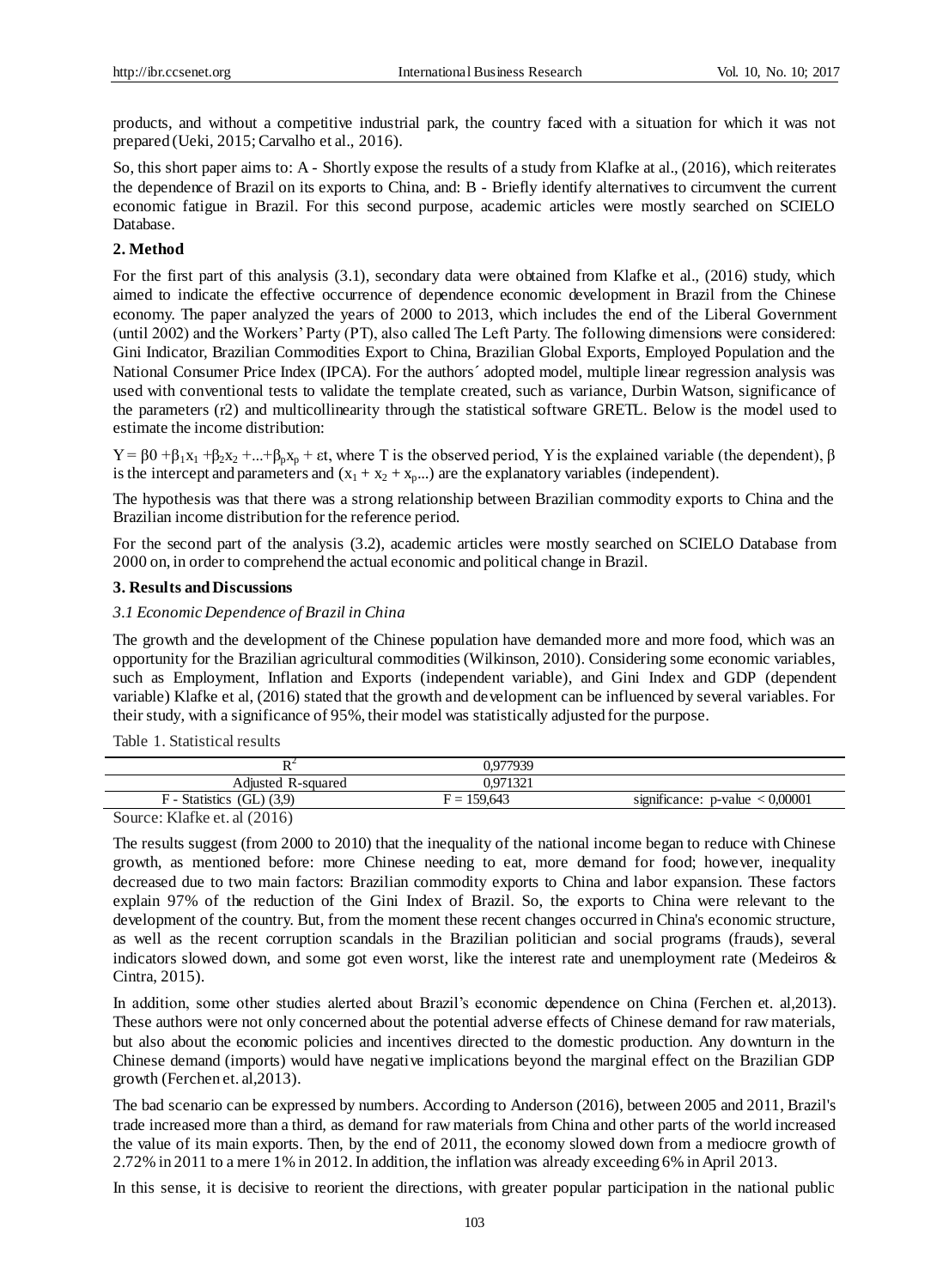debate, as well as the productive system change, stimulating the production of elaborated goods with greater technological dominance and not only focus in the commodities segment.

#### *3.2 Alternatives to Circumvent the Current Economic Fatigue in Brazil*

According to some authors (Ferabolli, 2015; Carmelino and Possenti, 2015) Brazil faces a severe economic crisis, reflected in the recent downgrade of its credit note. With this downgrade, investors think twice before any direct investment to the country. So, for some economists, the first step is to take that confidence back. Others (Pereira, 2014; Andrade, 2016) go beyond, and do not "blame" the economy itself, but the Brazilian public administration. For them, the economic crisis has its counterpart with the political crisis; when several projects were approved by the Congress not supporting the fiscal adjustment. Pereira (2014) believes it is necessary to restore the political stability first, but with an impeachment process on the way, it does not seem feasible.

Other issues, such as high tax burdens, confused labor laws that imprison the relationship between companies and workers are among some problems the government needs to handle (Betcherman, 2014; De Moura & Barreira, 2015).

Some say, in order to accelerate the economy, a more robust growth in the services sector and not only in industrial activity would be required. But the current moment is of reducing government expenditures and also the household consumption (Pereira, 2014; Anderson, 2016).

As one can see, there is no miracle to handle a political or economic problem. The government needs to responsibly rebalance the public accounts and stop irresponsibly spending the public money.

#### **4. Conclusion**

Some of the products that most contributed to the increase in Brazil's participation in the world trade we re the agricultural commodities. Some people claim that the agribusiness should be given more attention by the government, that there should be incentives of various kinds to farmers, for example, arguing that agro business is crucial for the country's trade balance. Others, on the other hand, defend the industrialization as the path to growth and economic and social development.

The industrialization process, which began in the mid-twentieth century and intensified at the end of the 50s decade with the arrival of more multinationals, changed the composition of demand, income sharing and labor structure (Tregenna 2008). The same industrialization provided not only a constant movement toward innovation and technological improvement, but also facilitated the advancement of the country's welfare and improved the economic indicators such as unemployment and inflation (Bastos 2000).

The fact is, government and professional associations should work together to establish guidelines that facilitate the sustainability of business in the country, doesn't matter if it is in the agro or industrial business. it is necessary that public policies focus on these segments, not only by encouraging the presence of such industries, but also by making domestic segments more competitive, offering more credit lines and by investing in R&D.

In political terms, corruption control and fiscal adjustment is inevitable to bring confidence to investors.

#### **References**

Agencia Brasil.(2016).

http://agenciabrasil.ebc.com.br/economia/noticia/2016-04/desemprego-no-brasil-sobe-para-102-revela-pesq uisa-do-ibge

- Anderson, P. (2016). A crise no Brasil. *Blog da Boitempo, 21.* http://www.bresserpereira.org.br/terceiros/2016/abril/16.04-Crise-no-Brasil.pdf
- Andrade, P. E. (2016). *Estagnação da economia, abertura e crise do emprego urbano no Brasil. Economia e Sociedade, 5*(1), 75-111.
- Bastos, R. L. A. (2000). *Abertura e ajuste do mercado de trabalho no Brasil: políticas para conciliar os desafios de emprego e competitividade*. *Ensaios FEE, 21*(1), 281-285.
- Betcherman, G. (2014). *Labor market regulations: what do we know about their impacts in developing countries? The World Bank Research Observer, 30*(1), 124-153. https://doi.org/10.1093/wbro/lku005

Carmelino, A. C., & Possenti, S. (2015). *O que dizem do Brasil as piadas? Linguagem em (Dis) curso, 15*(3), 5.

- Carvalho, M. A., Silva, C. R. L., & Neto, A. N. (2016). *Exportações brasileiras de produtos agrícolas e mudanças na demanda mundial de alimentos. Economia e Sociedade, 13*(2), 133-145.
- De Moura, R. L., & Barreira, T. C. (2015). Unions and economic freedom. *The Brazilian Economy, 7*(6), 25-27.